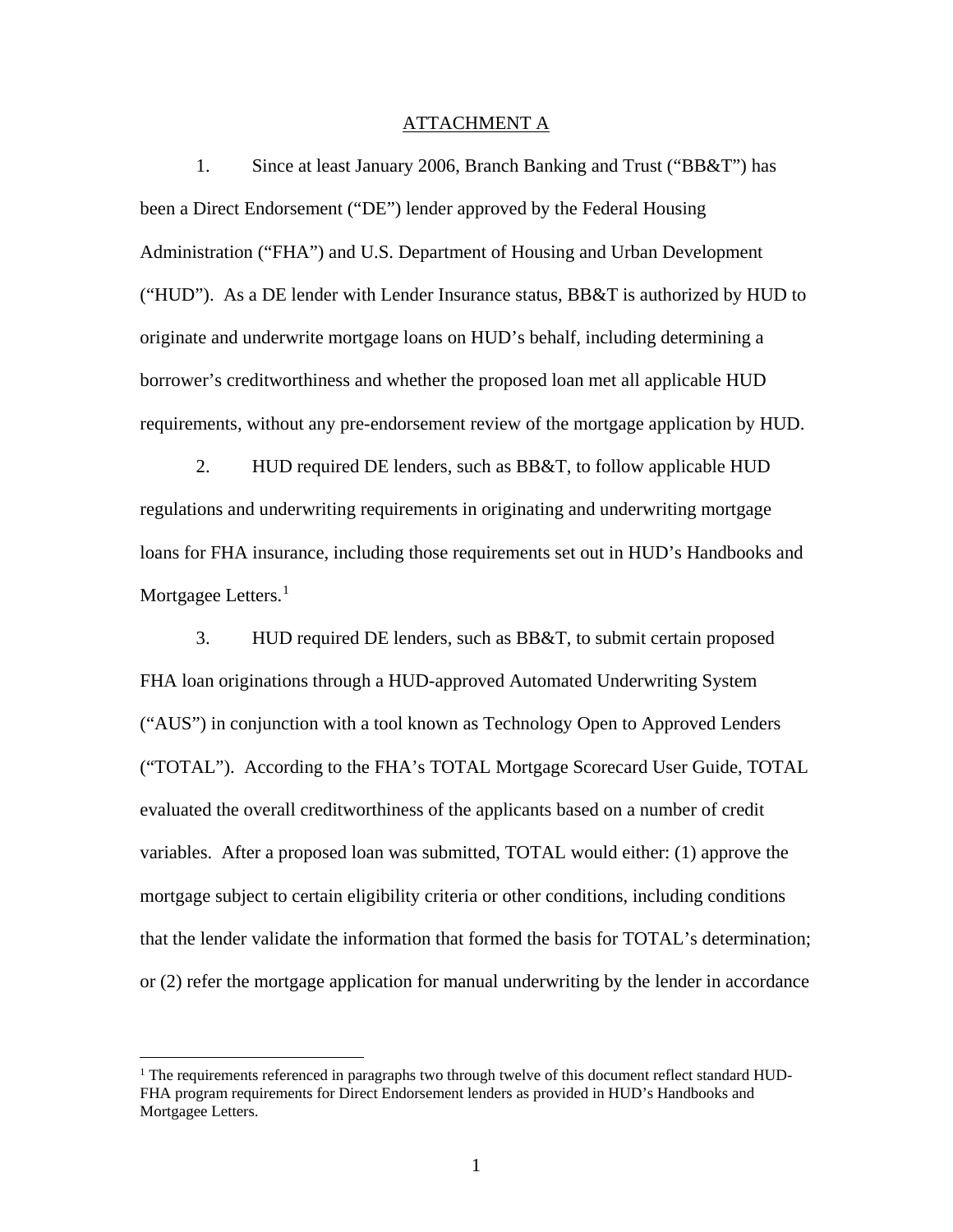with HUD requirements. BB&T understood that TOTAL's determination was based upon the data submitted as well as the integrity of the data supplied by the lender. HUD has promulgated requirements for calculating data used by TOTAL.

4. HUD required DE lenders, such as BB&T, to implement and maintain a quality control program in accordance with HUD Handbook requirements for FHA loans in order to maintain DE lender status. HUD required the FHA quality control function to be independent of FHA mortgage origination and underwriting functions. HUD required DE lenders such as BB&T that originated and/or underwrote more than 3,500 loans in a year to review a sample of loans based on the number of FHA loans originated and/or underwritten per year. HUD Handbook 4060.1 REV-2, § 7-6.C. DE Lenders, such as BB&T, were also required to review each FHA mortgage loan that became 60 days delinquent within the first six payments, which HUD defined as "early payment defaults" or EPDs. *Id.*. HUD required DE lenders, such as BB&T, in performing these quality control reviews, to review the mortgage loan file, re-verify certain information, review the soundness of underwriting judgments, document the review and any findings in a quality control report, and report the findings to senior management within one month.

5. HUD required DE lenders, such as BB&T, to self-report to HUD all findings related to FHA mortgage loans that constituted "material violations of FHA or mortgagee requirements and represent[ed] an unacceptable level of risk" and all findings of "fraud or other serious violations." HUD Handbook 4060.1 REV-2, §§ 7-3.J & 7-4.D. DE lenders, such as BB&T, were also required to take "prompt action to deal appropriately with any material findings." *Id.* § 7-3.I.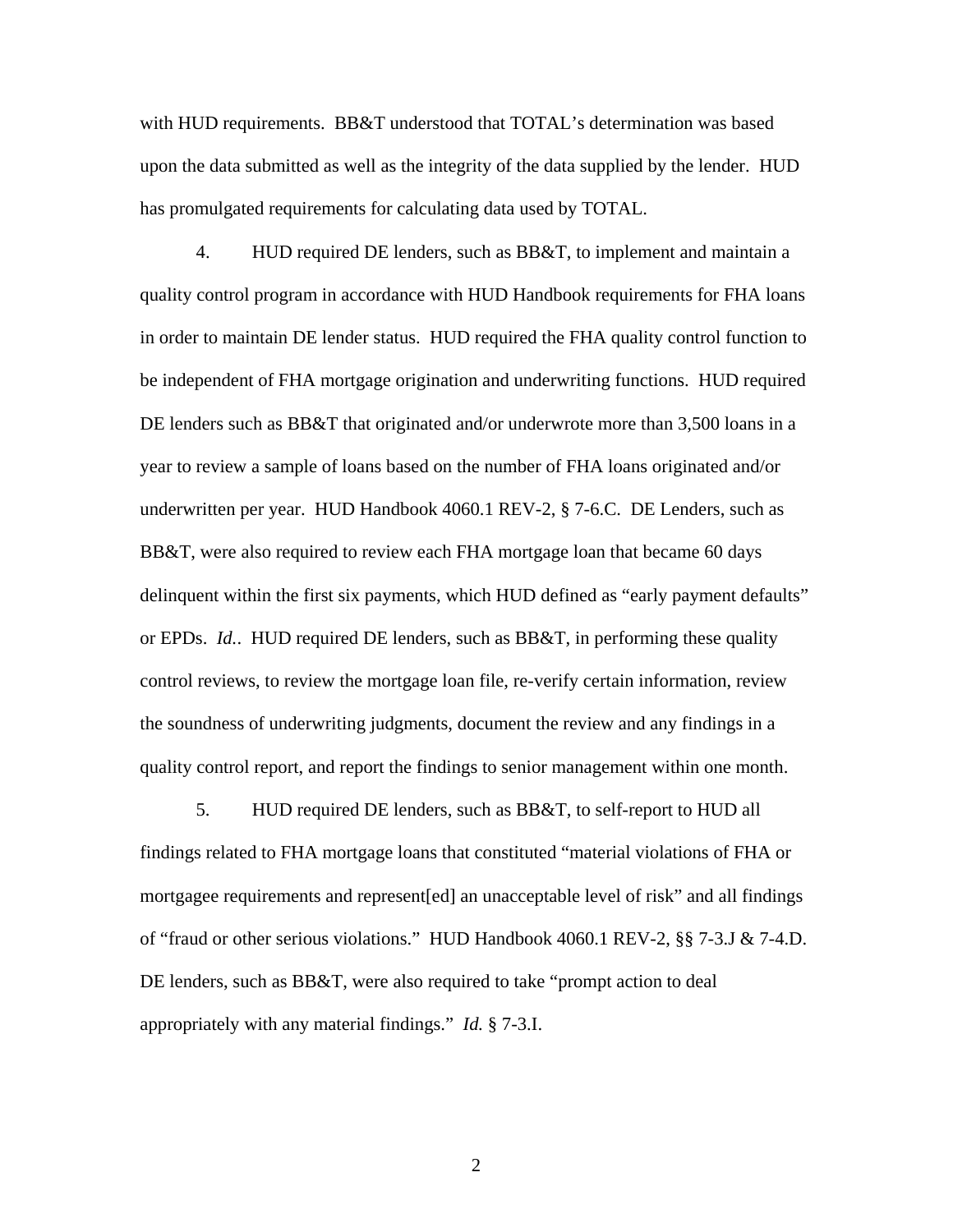6. In order to obtain DE status, HUD required DE lenders, such as BB&T, to

certify as follows:

I certify that, upon the submission of this application, and with its submission of each loan for insurance or request for insurance benefits, [BB&T] has and will comply with the requirements of the Secretary of Housing and Urban Development, which include, but are not limited to, the National Housing Act (12 U.S.C. § 1702 *et seq.*) and HUD's regulations, FHA handbooks, mortgagee letters, and Title I letters and policies with regard to using and maintaining its FHA lender approval.

7. Additionally, HUD required a DE lender, such as BB&T, to submit an

Annual Certification stating:

I know, or am in a position to know, whether the operations of [BB&T] conform to HUD-FHA regulations, handbooks, and policies. I certify that to the best of my knowledge, [BB&T] conforms to all HUD-FHA regulations necessary to maintain its HUD-FHA approval, and that [BB&T] is fully responsible for all actions of its employees including those of its HUD-FHA approved branch offices.

Alternatively, HUD required a DE lender, such as BB&T, to submit a statement to HUD

that it was unable to so certify and to explain why it could not execute the certification.

8. To qualify as a DE underwriter an underwriter must satisfy several

requirements. The DE underwriter "must have a minimum of three years full-time recent

experience (or equivalent experience) reviewing both credit applications and property

appraisals." HUD Handbook 4000.4, REV-1, CHG-2, ch. 2-4.A.3; *see also* HUD

Handbook 4155.2 ch. 2.A.4.a. The underwriter must also be a "reliable and responsible

professional skilled in mortgage evaluation" and "must be able to demonstrate his or her

knowledge and experience regarding the principles of mortgage underwriting." HUD

Handbook 4000.4, REV-1, CHG-2, ch. 2-4.A.1; *see also* HUD Handbook 4155.2 ch.

2.A.4.a.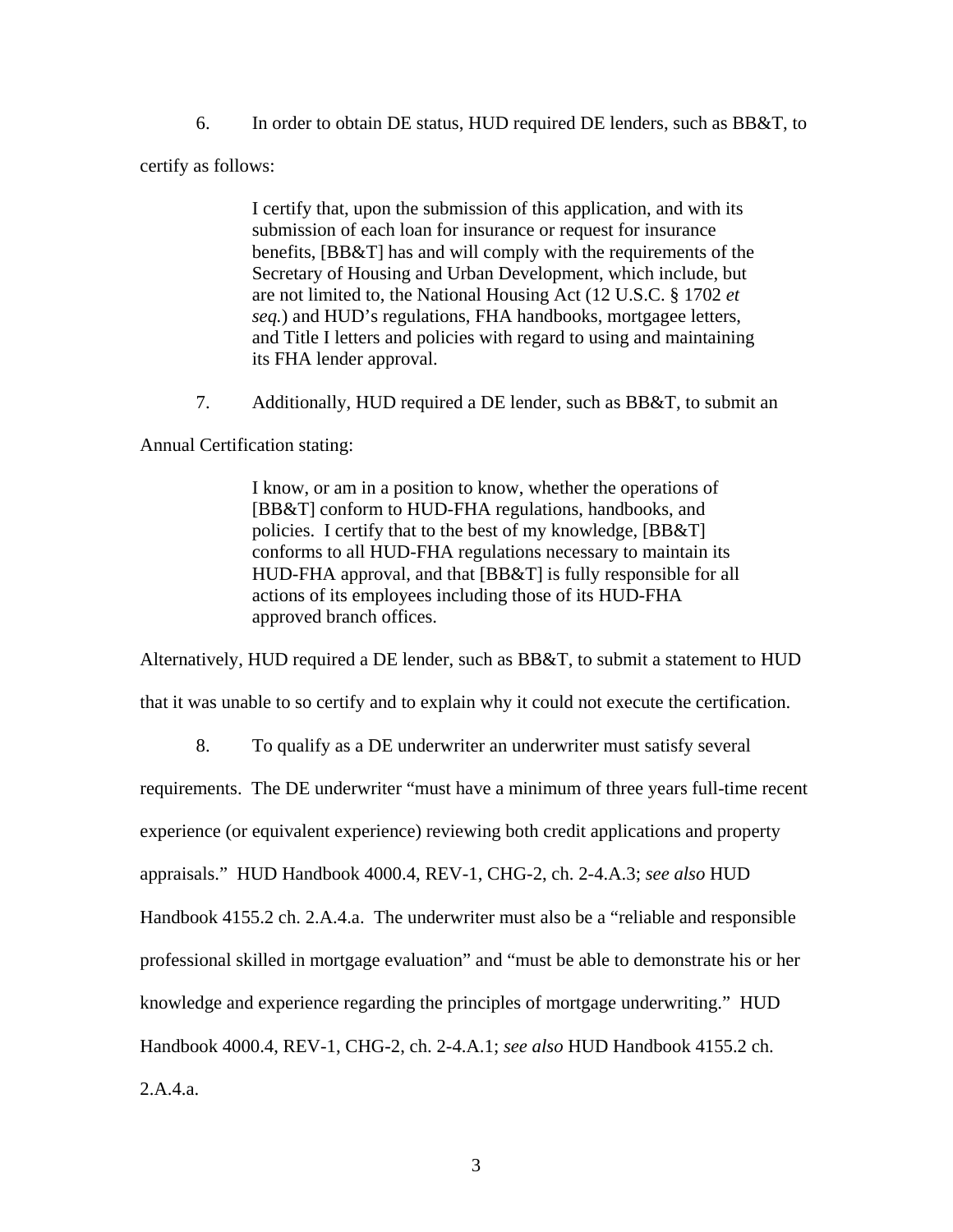9. HUD has considered the DE underwriter to be "the focal point of the Direct Endorsement program." HUD Handbook 4000.4, REV-1, CHG-2, ch. 2-4.C. The DE underwriter must assume the following responsibilities: (1) compliance with HUD instructions, the coordination of all phases of underwriting, and the quality of decisions made under the program; (2) the review of appraisal reports, compliance inspections and credit analyses performed by fee and staff personnel to ensure reasonable conclusions, sound reports and compliance with HUD requirements; (3) the decisions relating to the acceptability of the appraisal, the inspections, the buyer's capacity to repay the mortgage, and the overall acceptability of the mortgage loan for HUD insurance; (4) the monitoring and evaluating of the performance of fee and staff personnel used for the DE program; and (5) ; awareness of the warning signs that may indicate irregularities, and an ability to detect fraud, as well as the responsibility that underwriting decisions are performed with due diligence in a prudent manner.

10. With respect to each mortgage loan submitted or endorsed by BB&T for FHA insurance, either a BB&T mortgagee representative or a BB&T DE underwriter was required to certify that the mortgage "is eligible for HUD mortgage insurance under the Direct Endorsement program." For each loan that was approved using AUS, a BB&T mortgagee representative was required to certify to the "integrity of the data supplied by [BB&T] used to determine the quality of the loan [and] that a Direct Endorsement Underwriter reviewed the appraisal." For each FHA loan that BB&T approved using manual underwriting, a BB&T DE underwriter was required to certify that he or she "personally reviewed the appraisal report (if applicable), credit application, and all associated documents and ha[s] used due diligence in underwriting the[e] mortgage."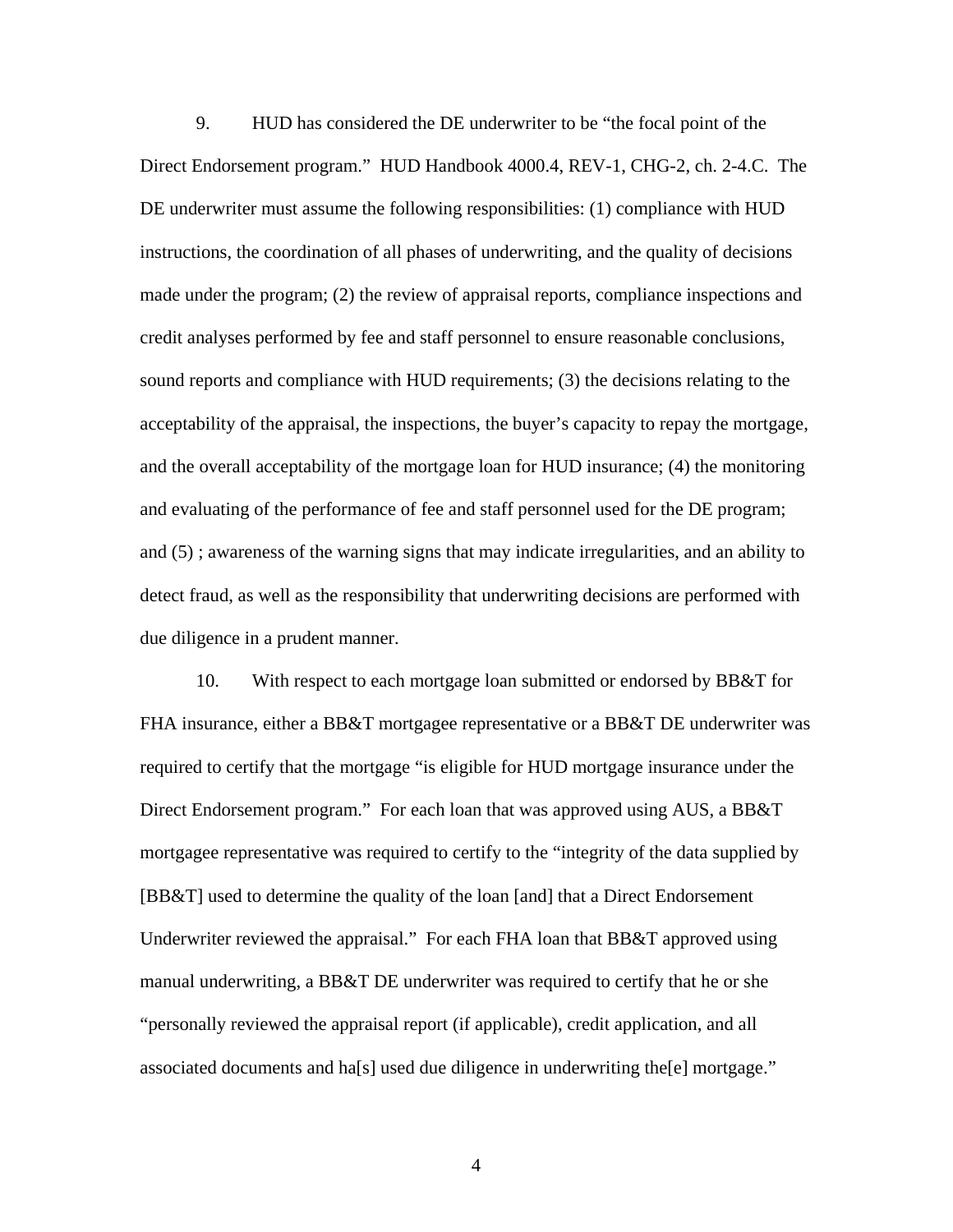11. For every mortgage loan approved by BB&T, whether through manual underwriting or the use of an AUS, a BB&T employee was required to certify that:

> I, the undersigned, as authorized representative of BB&T at this time of closing of this mortgage loan, certify that I have personally reviewed the mortgage loan documents, closing statements, application for insurance endorsement, and all accompanying documents. I hereby make all certifications required for this mortgage as set forth in HUD Handbook 4000.4.

12. When a borrower defaults on an FHA-insured loan underwritten and endorsed by a DE lender, such as BB&T, the lender, or if the mortgage or servicing rights were transferred after closing, the mortgage holder or servicer, has the option of submitting a claim to HUD to obtain compensation for any loss sustained as a result of the default. As such, once a mortgage loan has been endorsed for FHA insurance, HUD insures the risk of the borrower defaulting on that mortgage, which is realized if an insurance claim is submitted.

13. The Department of Justice has investigated BB&T with regard to its origination, underwriting, quality control, and endorsement practices, as well as its submissions of certifications, related to certain FHA-insured single-family residential mortgage loans originated between January 1, 2006 and September 30, 2014 that resulted in claims submitted to FHA on or before February 15, 2016 (the "Released Loans"). The following statements apply to the Released Loans only.

14. BB&T certified for FHA mortgage insurance, pursuant to the DE Program, certain Released Loans that did not meet all HUD requirements, and therefore were not eligible for FHA mortgage insurance under the DE Program. Certain Released Loans that BB&T certified for FHA mortgage insurance, but were in fact ineligible for FHA mortgage insurance, defaulted and were submitted to HUD for mortgage insurance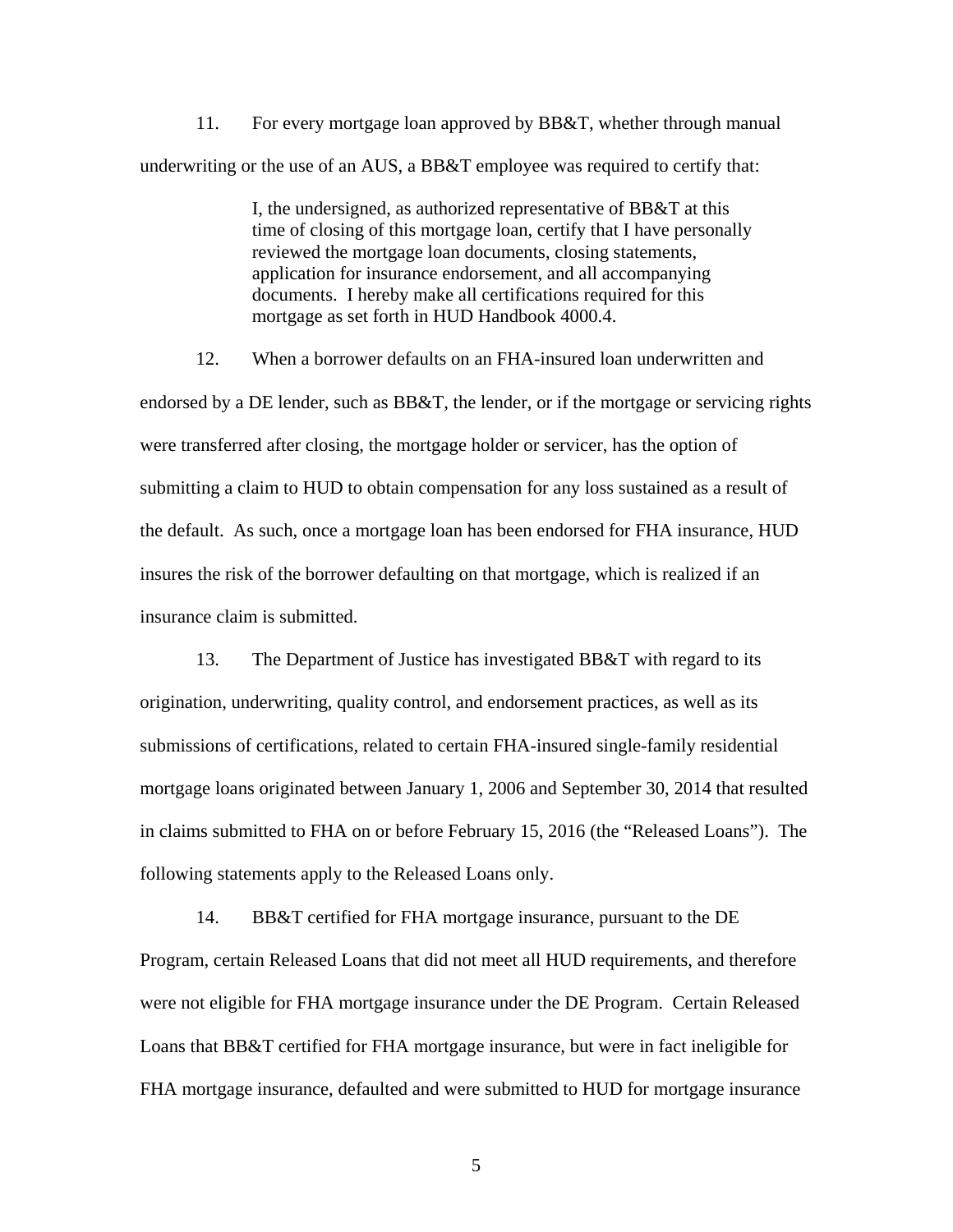benefits, and claims were paid out of the Mutual Mortgage Insurance Fund. The following are examples of loans that BB&T submitted for FHA insurance which did not meet all HUD requirements, and resulted in claims for FHA insurance being paid:

> a) FHA Case Number 381-7982115 relates to a mortgage BB&T endorsed for FHA mortgage insurance in 2006. BB&T underwrote the mortgage for this property using an AUS, and certified that the loan was eligible for FHA mortgage insurance and the data BB&T supplied to the AUS had integrity. This loan was not eligible for FHA insurance as the borrower did not meet HUD's statutory minimum investment requirement. BB&T's Quality Control Department reviewed this loan and rated it 'Serious-Marketability', the highest deficiency rating used by BB&T and an indication that the loan was not eligible for FHA insurance. HUD relied on BB&T's certification that FHA Case Number 381-7982115 was eligible for FHA insurance when HUD insured the mortgage, and would not have insured the mortgage if HUD was aware of BB&T's failure to satisfy HUD requirements and the loan's ineligibility for FHA mortgage insurance.

b) FHA Case Number 381-8069044 relates to a mortgage BB&T endorsed for FHA mortgage insurance in 2007. BB&T underwrote the mortgage for this property using an AUS, and certified that the loan was eligible for FHA mortgage insurance and the data BB&T supplied to the AUS had integrity. This loan was not eligible for FHA insurance as the data BB&T supplied to the AUS did not have integrity. Specifically, the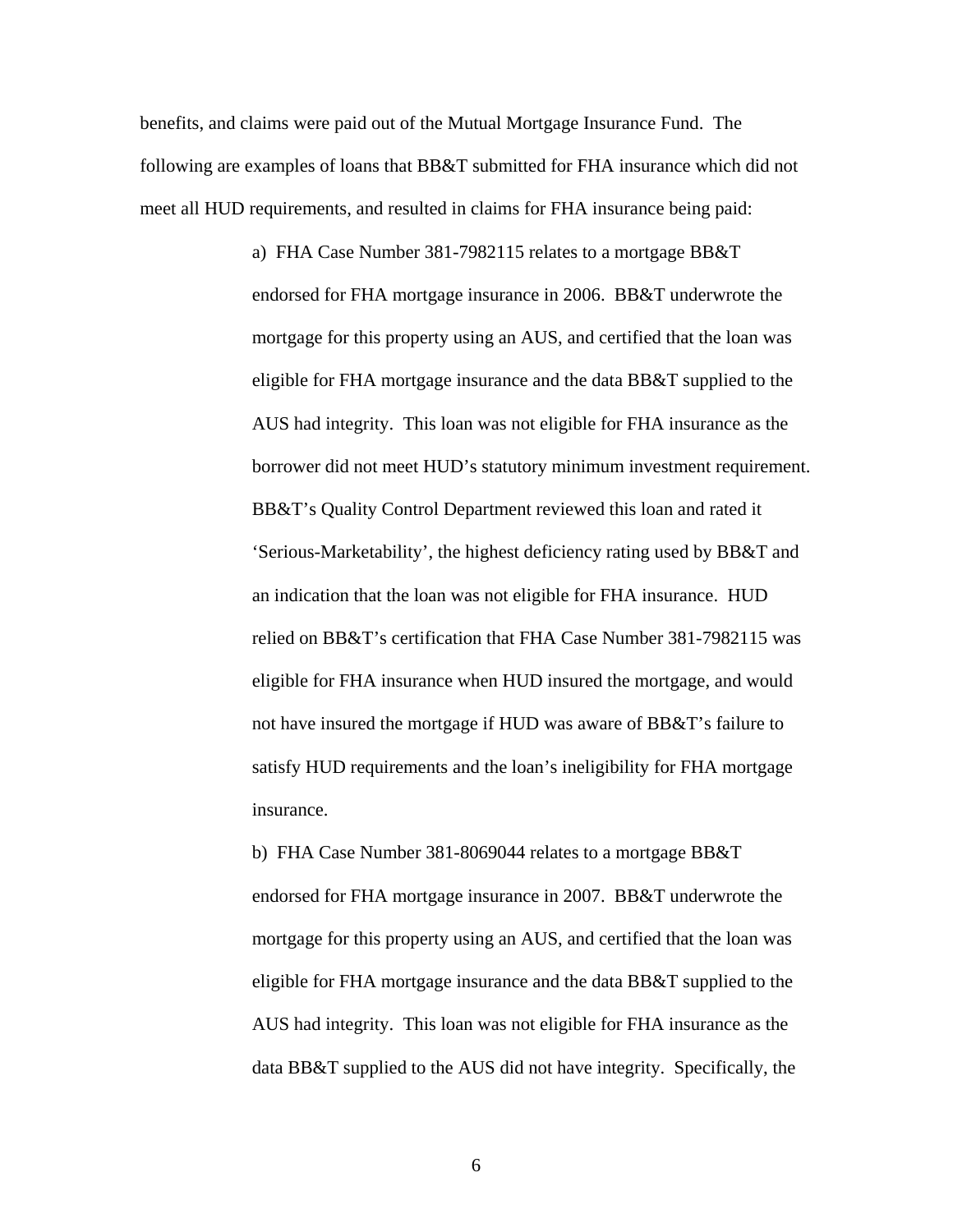loan file does not contain all required documentation to verify the borrower's purported assets (a gift) used to close the loan. As a result, BB&T could not verify the asset information that it entered into the AUS. HUD relied on BB&T's certification that FHA Case Number 382- 8069044 was eligible for FHA insurance when HUD insured the mortgage, and would not have insured the mortgage if HUD was aware of BB&T's failure to satisfy all HUD requirements and the loan's ineligibility for FHA mortgage insurance.

c) FHA Case Number 381-8681165 relates to a mortgage BB&T endorsed for FHA mortgage insurance in 2008. BB&T manually underwrote the mortgage for this property, and certified that the loan was eligible for FHA mortgage insurance and that BB&T had used due diligence in underwriting the mortgage. This loan was not eligible for FHA mortgage insurance and was not underwritten with due diligence as BB&T did not confirm whether the borrower had the funds necessary to close the loan or the borrower's housing payment history, and approved the loan with a debt-to-income ratio of 78 percent —above HUD's maximum of 43 percent—without adequate compensating factors. BB&T certified that the loan was eligible for FHA insurance. HUD relied on BB&T's certification that FHA Case Number 381-8681165 was eligible for FHA insurance when HUD insured the mortgage, and would not have insured the mortgage if HUD was aware of BB&T's failure to fulfill HUD requirements and the loan's ineligibility for FHA mortgage insurance.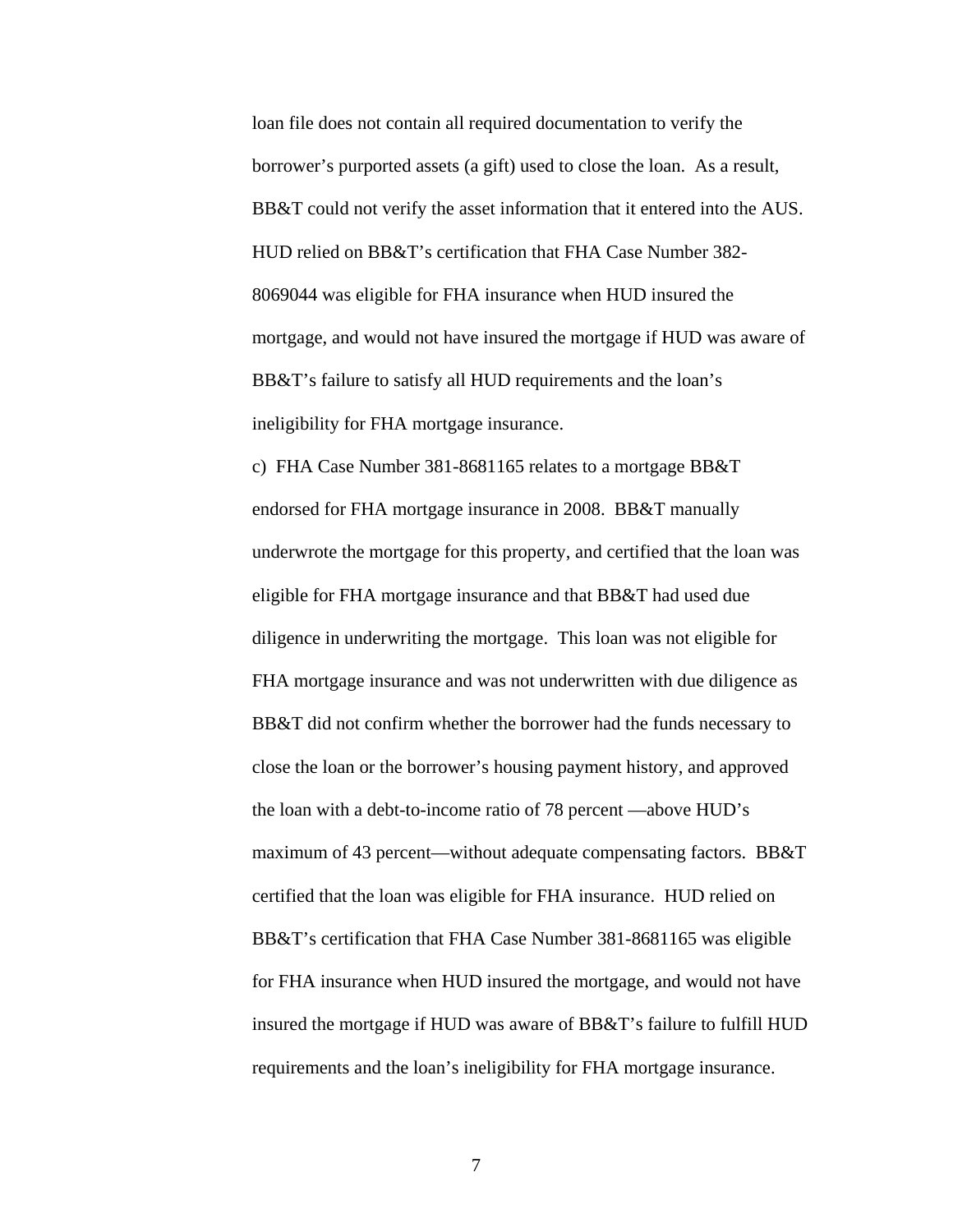d) FHA Case Number 241-8777588 relates to a mortgage BB&T endorsed for FHA mortgage insurance in 2009. BB&T underwrote the mortgage for this property using an AUS, and certified that the loan was eligible for FHA mortgage insurance and the data BB&T supplied to the AUS had integrity. This loan was not eligible for FHA mortgage insurance as the data BB&T supplied to the AUS did not have integrity because the loan file does not contain documentation—paystubs, W-2s, and payoff statements—required by the AUS and HUD. As a result, BB&T could not verify the income information that it entered into the AUS. HUD relied on BB&T's certification that FHA Case Number 241-8777588 was eligible for FHA insurance when HUD insured the mortgage, and would not have insured the mortgage if HUD was aware of BB&T's failure to fulfill all HUD requirements and the loan's ineligibility for FHA mortgage insurance.

e) FHA Case Number 541-9018084 relates to a mortgage BB&T endorsed for FHA mortgage insurance in 2010. BB&T underwrote the mortgage for this property using an AUS, and certified that the loan was eligible for FHA mortgage insurance and the data BB&T supplied to the AUS had integrity. This loan was not eligible for FHA mortgage insurance as the data BB&T supplied to the AUS did not have integrity because the loan file does not contain documentation to verify the borrower's assets particularly the amount of assets the borrower would have in reserve after the loan closed—used to obtain approval from the AUS. As a result,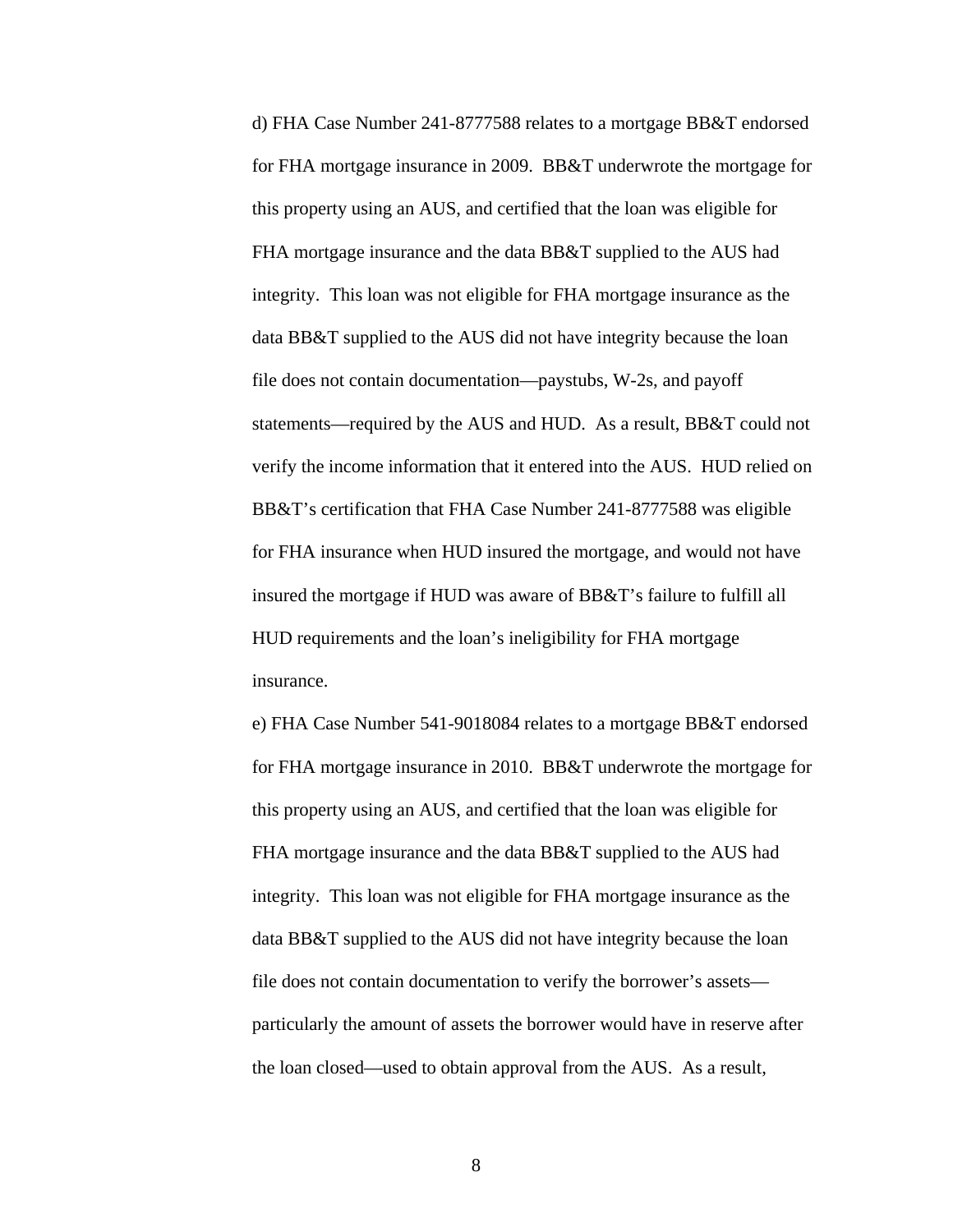BB&T could not verify the asset information that it entered into the AUS. HUD relied on BB&T's certification that FHA Case Number 541- 9018084 was eligible for FHA insurance when HUD insured the mortgage, and would not have insured the mortgage if HUD was aware of BB&T's failure to satisfy all HUD requirements and the loan's ineligibility for FHA mortgage insurance.

f) BB&T endorsed for FHA insurance numerous other loans that were not eligible for FHA insurance, and submitted claims for mortgage insurance on these loans when borrowers defaulted on their mortgages. HUD relied on BB&T's certifications that these loans were eligible for FHA insurance when HUD insured the mortgages, and would not have insured the mortgages if HUD was aware of BB&T's failure to satisfy all HUD requirements and the loans' ineligibility for FHA mortgage insurance.

15. The monthly QC reviews and reports that BB&T's QC department shared with management alerted BB&T to deficiencies in many of its FHA loans. One of the most severe ratings BB&T assigned to loans was a rating of Serious-Marketability,<sup>[2](#page-8-0)</sup> which BB&T defined as: "exceptions to BB&T's policies and investor requirements that significantly affect a loan's marketability. These exceptions could render a loan unmarketable, necessitate repurchase or jeopardize the loan collateral." BB&T's QC Manager understood that if a loan's Serious-Marketability rating was valid, that loan would not be eligible for FHA mortgage insurance. Between 2007 and 2011, the percentage of loans underwritten in each year rated Serious-Marketability by BB&T's

<span id="page-8-0"></span> <sup>2</sup> BB&T also rated loans Serious-Regulatory and Serious-Combination.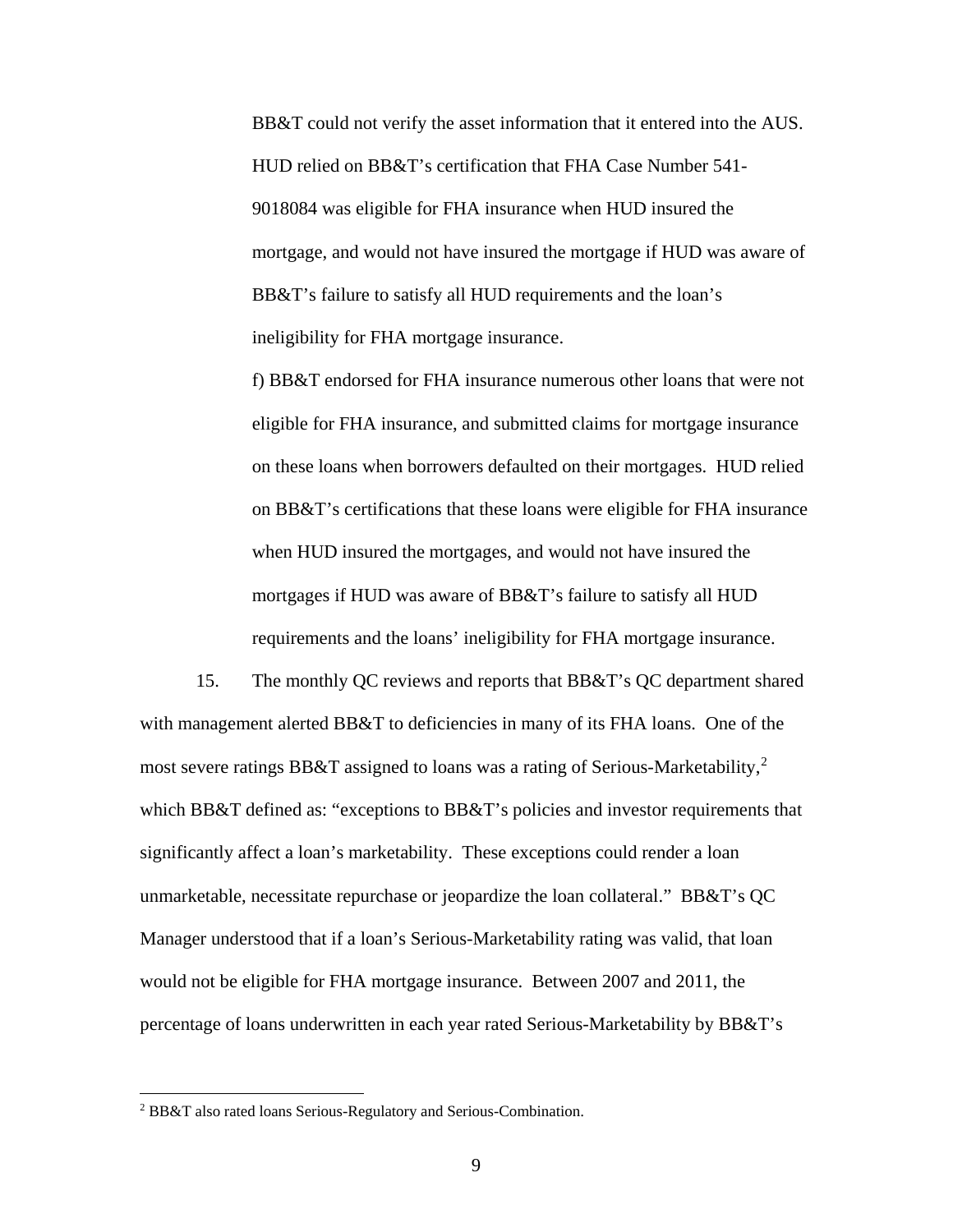QC Department always exceeded 30 percent, and exceeded as much as 50 percent in 2010 and 2011. In October 2010, 68 percent of BB&T's loans were rated either Serious-Marketability, Serious-Regulatory, or Serious-Combination, while in January 2011, 89 percent of BB&T's loans were rated either Serious-Marketability, Serious Regulatory, or Serious-Combination. BB&T nevertheless endorsed many of these loans for FHA insurance and, if they defaulted, sought payment from HUD for the insured loans. During this time period, BB&T's QC review did not include a rebuttal process, which would have given BB&T's production staff an opportunity to research and potentially cure observed defects, thereby potentially reducing the defect rate. In addition, during this time BB&T did not compile or report a defect rate specific to FHA loans.

16. The increase in the percentage of loans with a rating of Serious-Marketability corresponded to an increase in loan volume at BB&T. Loan volume at BB&T more than doubled from 2006 to 2009, while the percentage of loans with a rating of Serious-Marketability doubled as well, increasing from 23 percent in 2006 to 54 percent in 2010. An internal BB&T memorandum from 2009 recognized the effect that the significant increase in volume was having on the underwriters—while underwriters were expected to underwrite between 100-125 loan files a month per BB&T's Standard Metric expectations for underwriters, in 2009, BB&T underwriters underwrote up to 205 loan files a month. Consistent with overall industry trends, BB&T saw an even greater increase in FHA loan volume, as the number of loans endorsed for FHA mortgage insurance increased six fold between 2006 and 2009. An internal BB&T memorandum from 2010 stated that "increased volume of FHA requests and changes to regulatory requirements have resulted in origination, processing and underwriting errors. Some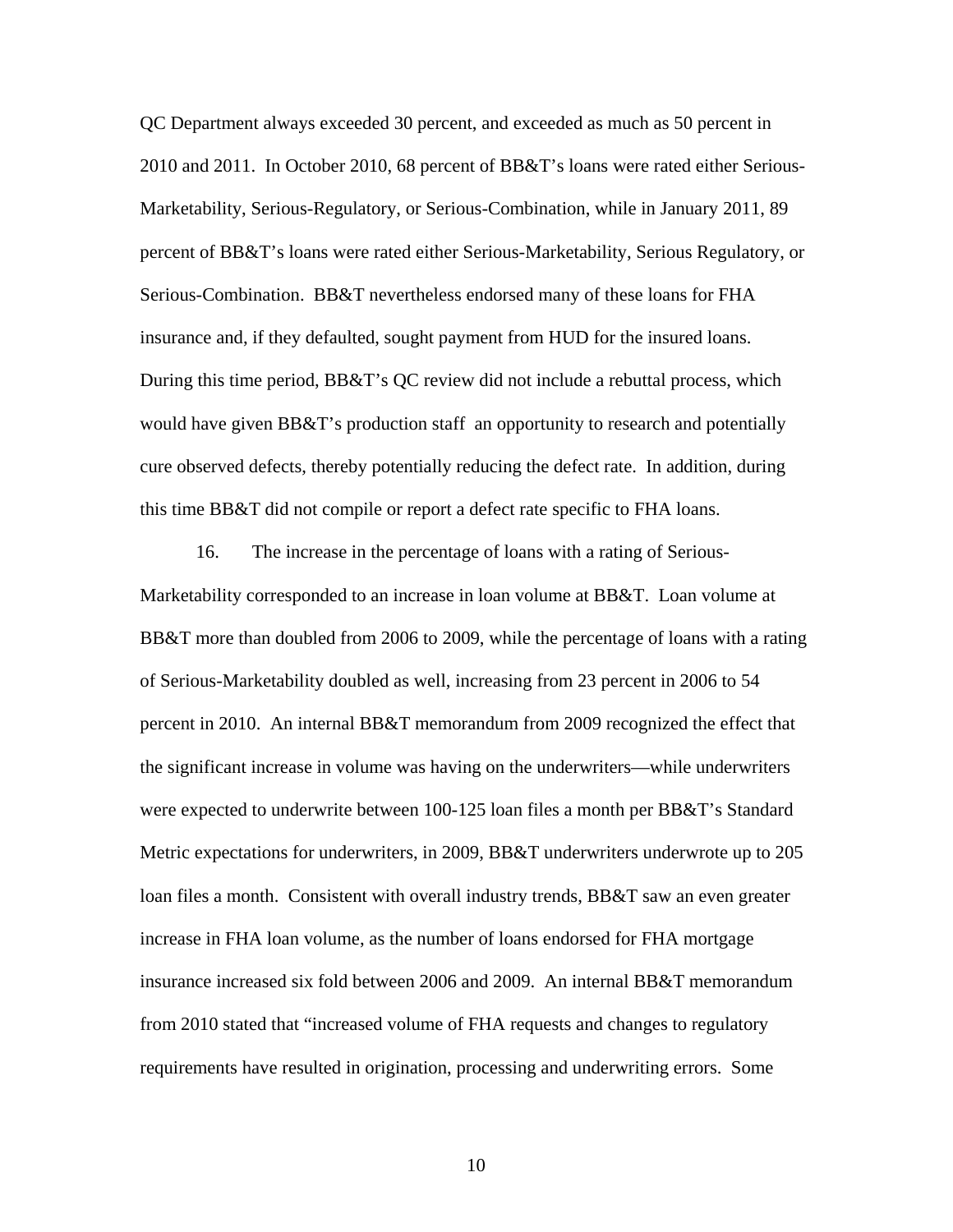employees are not applying current and accurate FHA guidelines." The accompanying proposal to improve BB&T's underwriting of FHA loans with additional training as well as a testing and certification process for underwriters was not implemented until after 2014.

17. Between 2006 and 2014, BB&T's QC process did not satisfy certain FHA QC requirements. BB&T's QC Director expressed his, admittedly biased, opinion that quality control was not a priority at BB&T. Because loan volume more than doubled from 2006 to 2009, yet the number of QC employees remained the same, the QC Department was unable to perform the necessary amount of quality control. The QC Department requested an additional 3.5 employees to allow it to meet investor requirements in 2009; yet new employees were not added until 2013. Because BB&T's QC Department did not have adequate staff, it instituted a cap on the number of loans it reviewed due to staffing capacity. The result was that, between 2009 and 2014, the QC Department did not always review the number of loans necessary to comply with HUD's sampling requirements. Additionally, BB&T reduced its QC Department's travel budget and did not perform reviews of its lender branch offices, as required by HUD at the time, before beginning the reviews again in late 2014.

18. The EPD QC that BB&T did perform did not satisfy all HUD requirements for several reasons. First, prior to 2014, BB&T did not ensure that production (origination and underwriting) employees reviewed the EPD loan audits, nor did BB&T require production employees to respond to loan defect findings. Second, prior to 2014, BB&T did not assign any quality ratings to the EPD loans that it reviewed. Third, the origination and underwriting reviews of EPD loans were performed by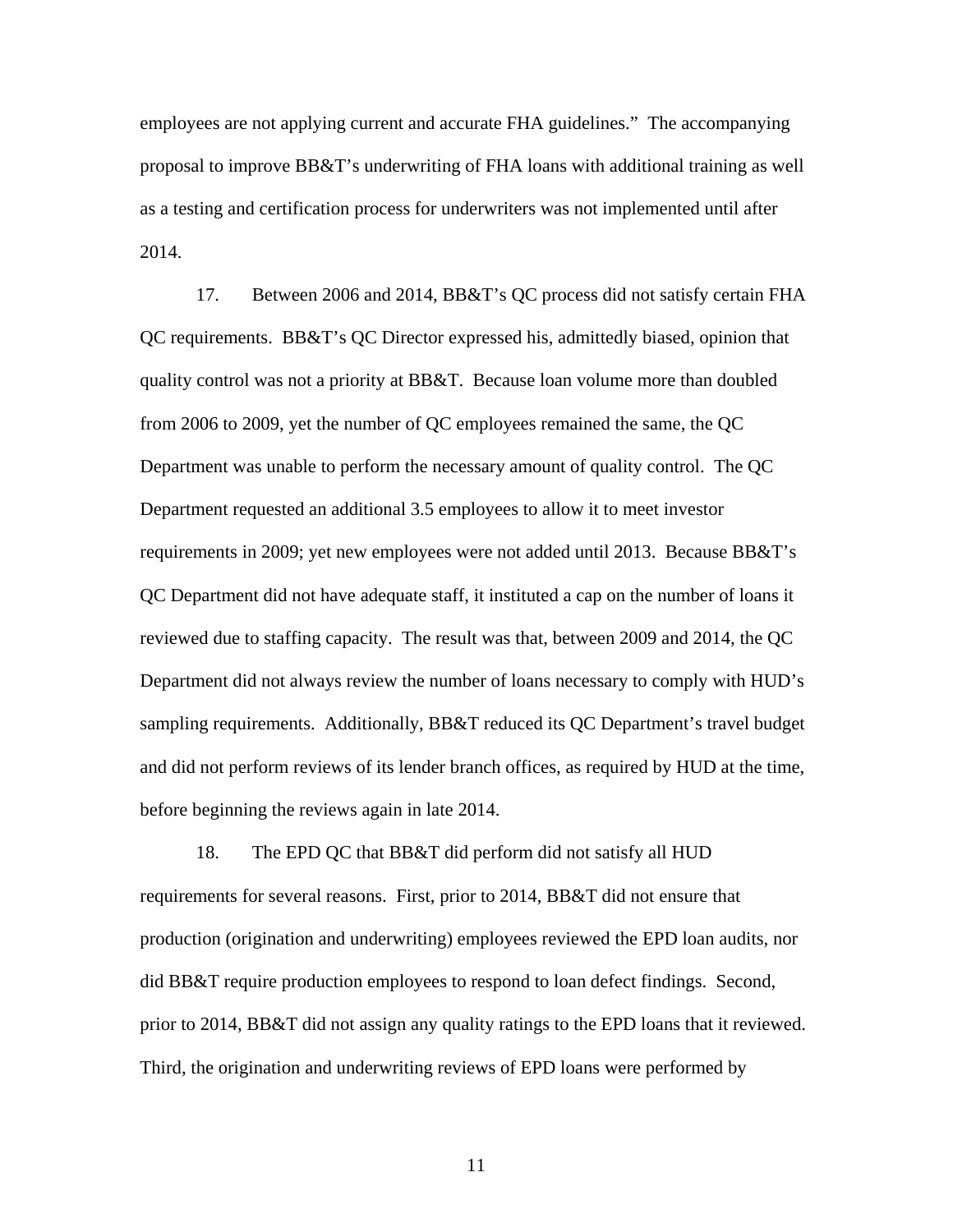employees of the loan servicing QC Department who were not experienced with underwriting loans. In early 2011, the QC Department requested additional staffing for Production Quality Control so that "early payment defaults are reviewed by more knowledgeable credit risk personnel." Not until late 2012 was the QC Department granted the additional staffing it requested and EPD reviews were transitioned to Production Quality Control.

19. BB&T's QC Plan required it to self-report in writing to investors including HUD—the "discovery of any discrepancies, or findings, including but not limited to confirmed fraud, that could significantly affect the investment quality of their loan." Since at least 2006, HUD has required self-reporting. However, despite BB&T's QC Department's ratings showing that 30 percent or more of BB&T's loans underwritten between 2007 and 2011 had Serious-Marketability findings, and were thus ineligible for FHA insurance, BB&T did not self-report any materially deficient loans resulting from underwriting errors until 2013. BB&T began to routinely self-report deficient loans to HUD in 2014 when it made key changes to its mortgage lending practices.

20. As a result of BB&T's conduct and omissions, HUD insured hundreds of loans approved by BB&T that were not eligible for FHA mortgage insurance under the Direct Endorsement Program, and that HUD would not otherwise have insured. HUD subsequently incurred substantial losses when it paid insurance claims on those Released Loans.

21. The statements herein apply only to certain mortgages which are the subject of the release in this Agreement. This document is not an admission as to any conduct related to any mortgage not released in this Agreement, nor is it an admission of